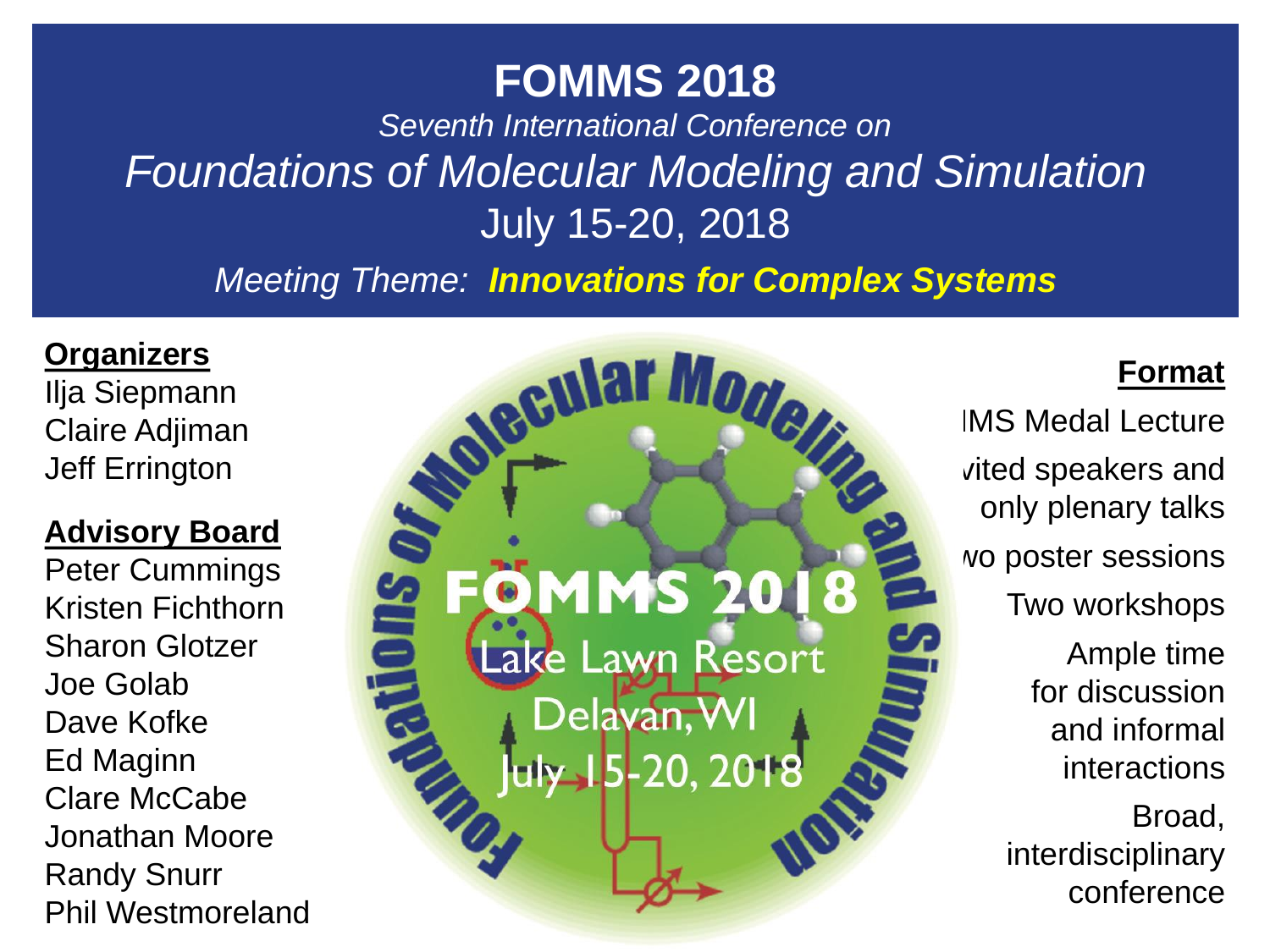*Seventh International Conference on Foundations of Molecular Modeling and Simulation* July 15-20, 2018

*Meeting Theme: Innovations for Complex Systems*

Nominate colleagues for the FOMMS Medal by April 3, 2017 (see FOMMS webpage for more information)

Nominate colleagues as plenary speakers by December 5, 2016 (send e-mail to [siepmann@umn.edu\)](mailto:siepmann@umn.edu)

Various sponsorship opportunities are available, please contact [siepmann@umn.edu](mailto:siepmann@umn.edu) [c.adjiman@imperial.ac.uk](mailto:c.adjiman@imperial.ac.uk) [jerring@buffalo.edu](mailto:jerring@buffalo.edu)

Join the list-serve at fomms.org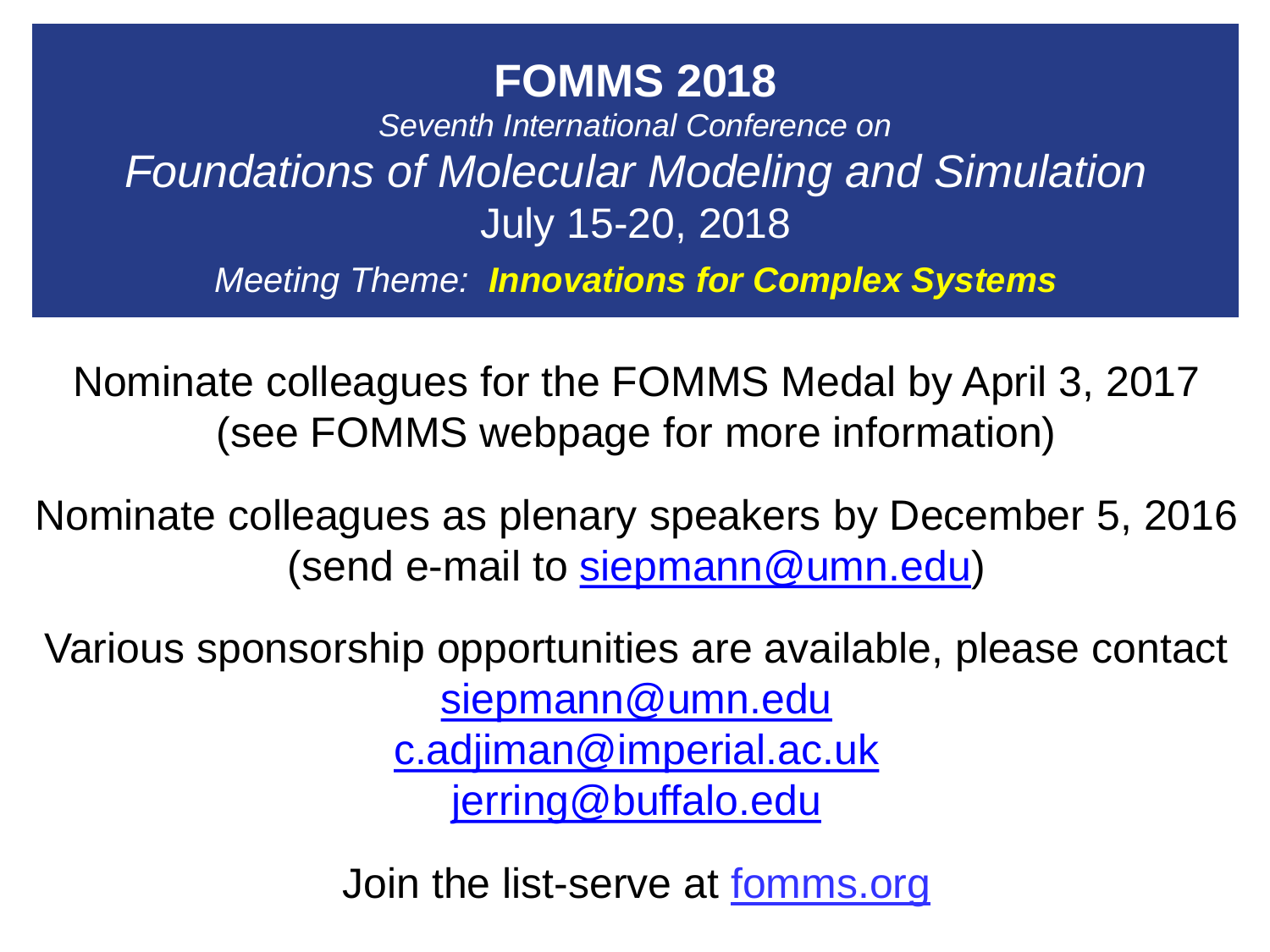*Seventh International Conference on Foundations of Molecular Modeling and Simulation* July 15-20, 2018 Lake Lawn Resort - Google Maps https://www.google.com/maps/place/Lake+Lawn+Resort/@42....

**Meeting Theme: Innovations for Complex Systems** 



#### **Lake Lawn Resort, Delavan, WI**

Shuttles will be organized from/to Chicago O'Hare and Milwaukee Mitchell airports

85 miles from O'Hare airport 50 miles from Milwaukee Mitchell airport